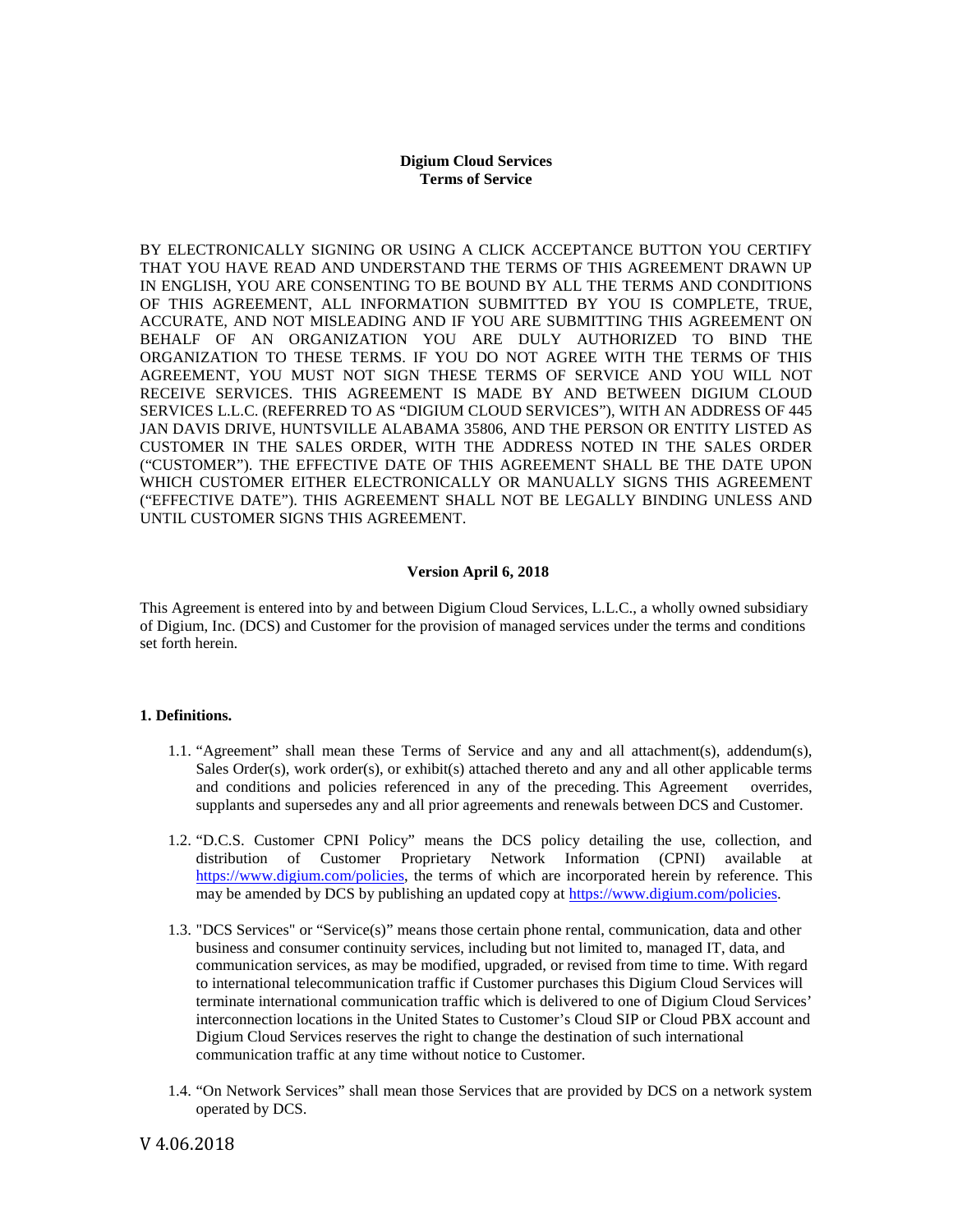- 1.5. "Off Network Services" shall mean those Services that are either provided solely by a third-party or provided either partially or wholly off of DCS's operated network.
- 1.6. "Privacy Policy" means the Digium (DCS's parent company) Privacy Policy available at [https://www.digium.com/policies,](https://www.digium.com/policies) the terms of which are incorporated herein by reference. This may be amended by DCS by publishing an updated copy a[t https://www.digium.com/policies.](https://www.digium.com/policies)
- 1.7. "Sales Order(s)" shall mean the sales order(s) entered into, from time to time, between DCS and Customer which detail, among other things, the Services to be provided by DCS and the prices paid by Customer for those Services.
- 1.8. "Switchvox Cloud Edition" means a software platform owned and developed by Digium, Inc. that includes an underlying operating system, designed to be run in a virtualization environment that enables many copies of Switchvox Cloud Edition to run on a virtualized server provided by DCS. Certain On Network Services are powered by Switchvox Cloud Edition and these Services are limited to Hosted Cloud PBX, SIP Trunking, associated IP telecommunications and hosting services.
- 1.9. "We", "us", and "you". In this Agreement, use of the words "we" and "us" shall refer to DCS, and use of the word "you" shall refer to Customer.

**2. Provision of Services.** DCS will provide those Services selected by Customer and set forth, from time to time, on Sales Orders, in accordance with the terms and conditions of this Agreement.

**3. Term.** This Agreement shall become effective on the date that Customer signs this Agreement. This Agreement shall remain in effect until all Services received by Customer from DCS are terminated. The initial term for each of the Services shall be as set forth in the Sales Order (the "Initial Term"). Customer shall receive an activation notice (as defined in Section 7) from DCS for each Service. The activation notice shall set forth the date upon which the Initial Term commenced for that Service. This shall be the same as the Actual Start Date (as defined in Section 7). The Initial Term of each Service shall automatically renew for successive one (1) month terms at the then-current one month rates (the "Renewal Term(s)") (collectively, with the Initial Term, the "Term"), unless either DCS or Customer provides written notice of its intent not to renew at least thirty (30) days prior to the end of the Initial Term or any Renewal Term. If, for any reason, the Term for any Services shifts to a month-to-month basis, then the fees for these Services shall be billed on a monthly basis at the then-current monthly rates.

Notwithstanding the foregoing, DCS and Customer shall have the right to terminate this Service Agreement and any of the Services provided through this Agreement, as provided herein. However, it is understood that, in the event of a partial cancellation or termination, the terms and conditions of this Agreement, shall continue to govern the remainder of the parties' relationship.

**4. Billing and Fees.** Customer shall pay DCS for any supplemental charges applicable to the Services, such as charges for incremental usage, design changes, Service relocation, maintenance, and expedites requested by Customer. **Customer shall pay DCS a supplemental charge per call for calls to Directory Assistance.** It is understood that changes to these rates and supplemental charges may be made from time to time, under the terms of this Agreement. For any adjustments resulting in material additional or material increased charges or a material reduction in Service for any Service, excluding changes set forth in Section 5 ("Regulatory-related Rate Adjustments"), Customer shall have the right to cancel the affected Service(s) under month to month contracts, without penalty, by sending notification to [service@digiumcloud.com](mailto:service@digiumcloud) from an authorized representative of Customer. Once email notification has been received, DCS will then acknowledge Customer's request with a return receipt of the notification. At that time, DCS will cancel the Service. Failure to provide written notification of cancellation within this time period shall be deemed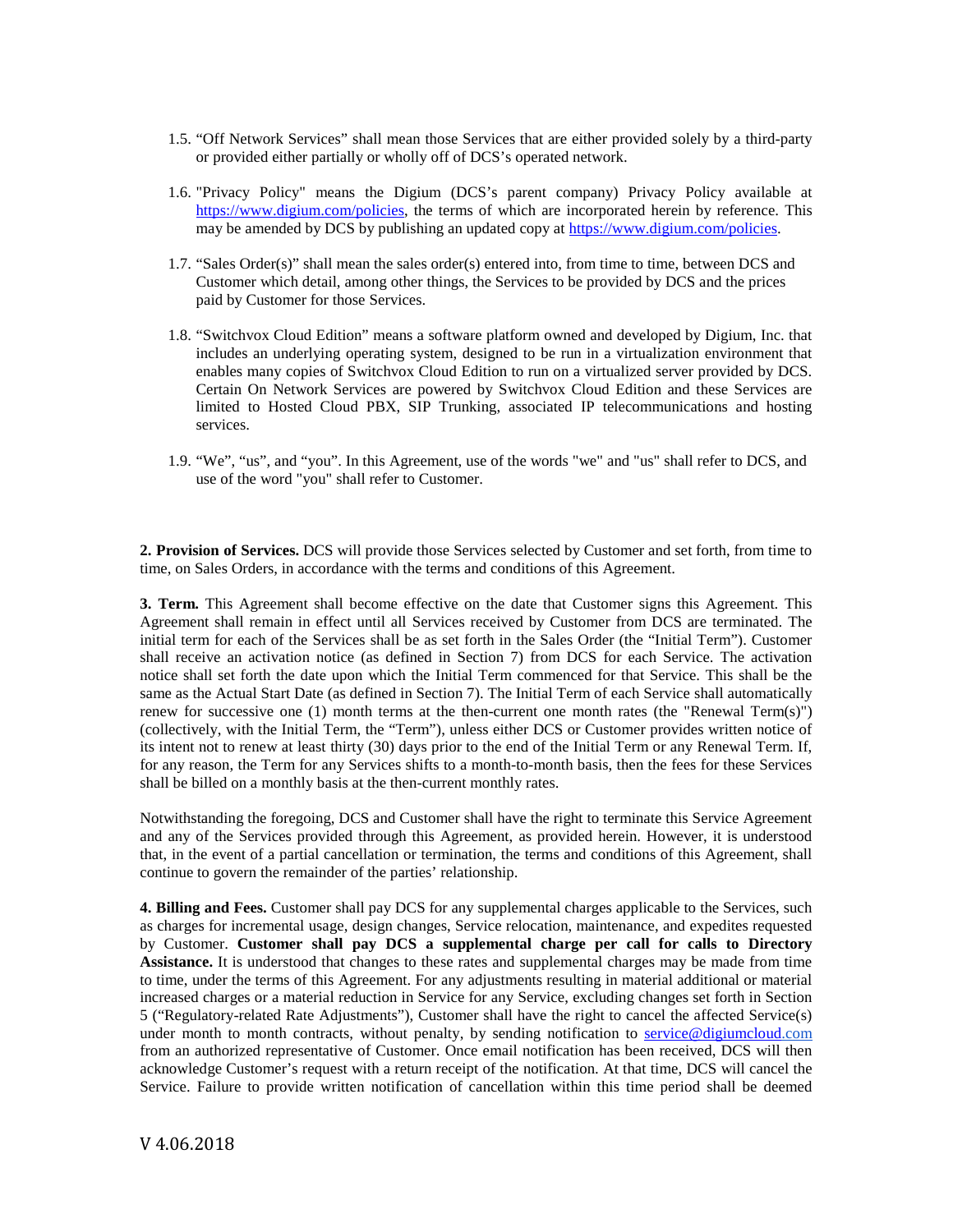acceptance of the changed terms. Customer may not cancel the Service purchased under a year or three year contract under this section.

**Local, long distance, and toll free minutes are billed in six (6) second increments, rounding up to the nearest six (6) second increment. For example, a nine (9) second call would be billed as twelve (12) seconds.**

**For international calling and extended area dialing, all calls are billed in sixty (60) second increments and in some cases Digium Cloud Services may require Customer to pre-pay an amount, determined by Digium Cloud Services on a case by case basis, to the Customer's account based on projected international call usage. For example, an eighty (80) second call would be billed as one hundred and twenty (120) seconds.** 

**With regard to Switchvox Metered, services from different rate plans may not be combined. Rate plans differ by the contract time commitment- month to month, 1 year, or 3 year. For purposes of example, assume the Customer wishes to order cloud seats on a month to month plan. This means that if Customer wants additional seats, toll free usage, US 48 usage, E911 DID, Digium phone rentals, Fax, purchased Digium phones, or DID/E911/Toll Free that these must all be purchased under the month to month plan. Additionally, Customer may not have a Switchvox Metered and a Switchvox Unlimited on the same subscription (i.e. not on the same URL), though Customer may have both on the same account. In order to change between the Unlimited and Metered plans or switch to a different rate plan Customer must accept a new contract for the contract term and the new service. Usage rates for US48 and Toll Free are different. "Unlimited" usage means the combined number of inbound and outbound voice minutes and fax pages, but excluding all advertising and informational messages sent directly by DCS, as determined in the sole discretion of DCS. Customer's Unlimited usage must be comparable to that of the average DCS small business customer utilizing such plans. Please see the DCS Acceptable Use Policy for more information. The DCS Acceptable Use Policy is available at <https://www.digium.com/company/policies> .** 

**The Common Area Phone Extension may only be used with Switchvox Cloud Unlimited, not Switchvox Cloud Metered.** 

Customer shall pay the initial set up fees itemized on a Sales Order and all other fees itemized on the Sales Order in full upon successful delivery of the Service. Thereafter, Customer shall pay, in advance of the Service, those fees as stated on a monthly, yearly, or every three years invoice from DCS per the payment terms of that invoice via credit card or ACH ("Due Date"). Prior to being able to pay via ACH Customer must complete and sign DCS's ACH Authorization Form and provide a blank voided check as detailed in the ACH Authorization Form. If Customer wishes to use ACH Customer must still provide DCS a credit card as a backup method of payment and Customer acknowledges if ACH fails DCS will charge Customer's credit card for the failed ACH transaction and for all transactions moving forward. Customer may access the ACH Authorization Form and elect to stop using ACH by logging into <https://my.digiumcloud.com/> and switching to credit card billing only. If Customer has signed the ACH Authorization Form and later elects to be billed only by credit card the change will be effective as of the next scheduled monthly billing which follows the date of Customer's change within [https://my.digiumcloud.com/.](https://my.digiumcloud.com/) The parties acknowledge that DCS shall not be extending credit to Customer. Customer is responsible for safeguarding Customer's own information and credentials, and will be liable for all costs incurred due to misuse of Services arising out of compromised account information or credentials. Customer acknowledges that DCS uses a third party payment processor which utilizes Account Updating. Account Updating enables DCS to bill using the original account information obtained from Customer's credit card and checks with Visa, MasterCard, American Express, and Discover to see if there any updates to the card such as the following: New account number and/or expiration date (or new token if applicable); information about accounts transitioning from Visa to MasterCard and vice versa due to bank portfolio migration scenarios; account closed notification; contact customer notification. If there is an update to the card, DCS will bill using the update. All SIP Trunking purchases are subject to a \$100 preauthorization on the card. The credit card merchant will remove the preauthorization within 7-10 days.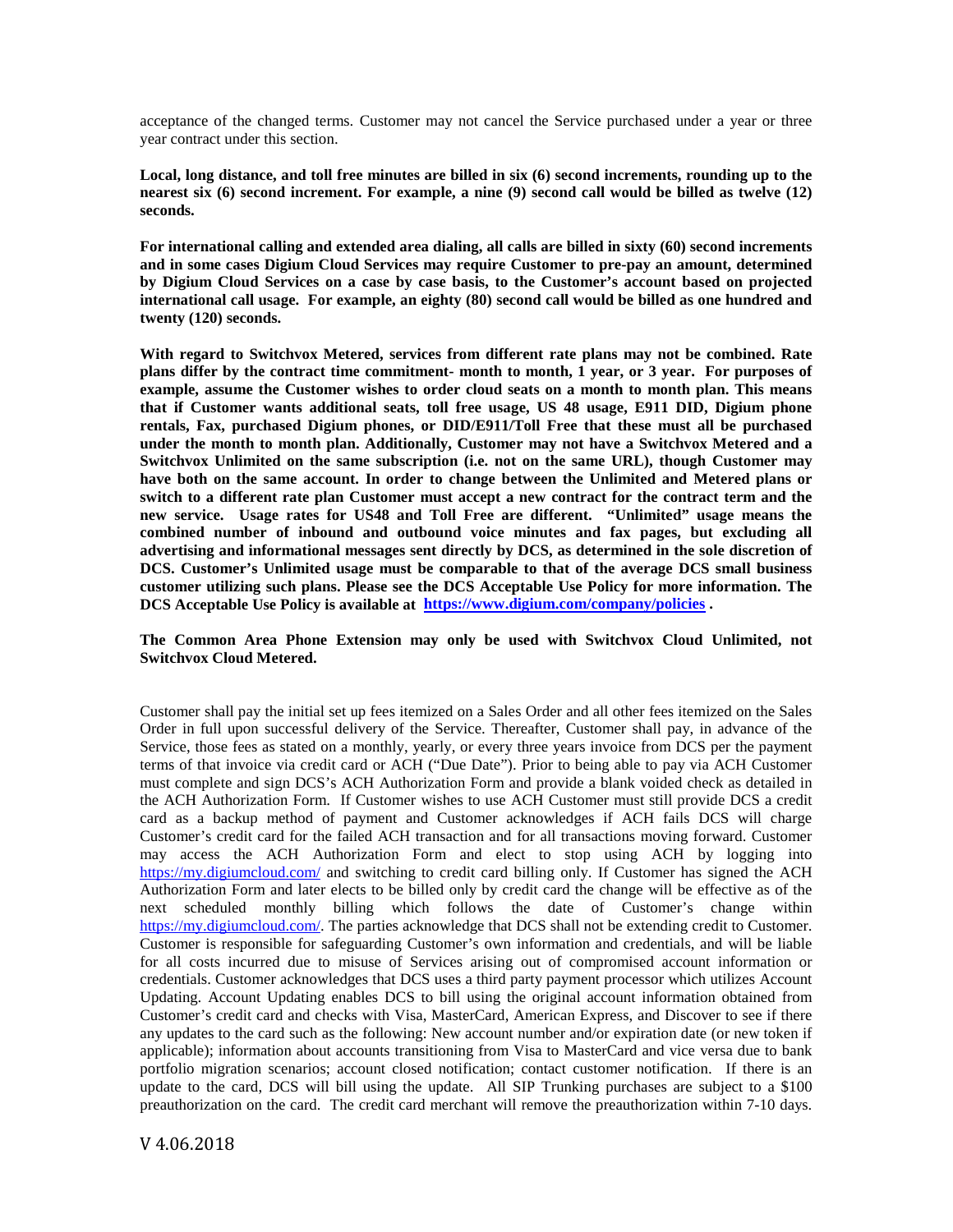DCS is not liable for the credit card merchant's failure to remove the preauthorization within the 7-10 day time frame.

In the event Customer fails to make full payment by the Due Date, Customer also shall pay a late fee in the amount of the lesser of one and one-half percent (1 1/2%) of the unpaid balance per month or the maximum lawful rate under applicable state law that shall accrue from the Due Date. Customer shall pay any amounts incurred by DCS in the collection of past-due amounts owed, including, but not limited to, reasonable attorneys' fees and costs. Further, DCS will terminate the Service(s) and this Agreement automatically terminates if payment is not received in full within 7 days of the Due Date or Customer's credit card is declined. DCS will reinstate the Agreement and resume providing Services if within twelve (12) days of the Due Date or credit card decline Customer pays the past due balance owed and a \$25.00 Contract Reinstatement Fee (fee for administrative expenses DCS incurs in reinstating Customer under the previously accepted Agreement). Notwithstanding statements to the contrary herein, Customer has the right to withhold payment of fees related to the Service(s) being provided by DCS hereunder that Customer disputes in good faith; provided that, should this occur, Customer agrees to provide written notice to DCS within seven (7) days of such time as payment or invoice is due. Customer shall not have the right to dispute any invoice after the expiration of this seven (7) day time period. During the period of time that there is a reasonable dispute pending and Customer is withholding monies on account of such reasonable dispute, DCS shall not invoke any additional charges on account of the unpaid disputed amount, take any action against Customer on account of such good faith dispute, or withhold the Services otherwise due to Customer hereunder, as a result of said withholding. Customer will not withhold payments that are not subject to the above good faith dispute requirements and the provisions of this Section shall apply to any payments which are not in dispute.

In the case where this Agreement includes the delivery of Services to multiple locations and Service delivery is delayed definitely or indefinitely due to circumstances beyond the immediate control of DCS, as determined by DCS in its sole, reasonable discretion, Customer shall pay such partial fees for those portions of the Service which are not so delayed. Partial delivery of Service, in this manner, shall not constitute a failure to fulfill the Agreement or cause for Termination as described in Section 12.

**5. Regulatory-related Rate Adjustments**. In the event that Customer contracts for Services subject to federal, state, or local regulation, and notwithstanding any other provision herein to the contrary, DCS may, upon prior email or written notice to Customer when practicable, modify, change or add to: (a) the rates, (b) the regulated Service(s), and/or (c) the other terms and conditions contained in the Agreement, including without limitation, surcharges and other charges, to reflect the impact of, or to effect, such regulatory activity. Digium Cloud Services makes no representations or warranties that the FCC, PUCs, or any type of governmental body, whether federal, state (provincial), or local, or any underlying providers will not make any changes to existing laws, regulations, and/or tariffs that could impair Digium Cloud Services' ability to deliver Services to Customer. In consideration of the Services provided, Customer shall pay DCS those fees itemized on the Sales Orders. If any local, state, federal, public or quasi-public governmental entity or its political subdivision imposes any taxes, fees, surcharges or other charges or obligations on Digium Cloud Services as a result of Digium Cloud Services' sale of Services or Customer's use of Services, Customer shall pay any such obligations (Additional Charges) and indemnify Digium Cloud Services for any liability or expense associated with the Additional Charges. If Additional Charges are assessable to support the federal Universal Service Fund (USF), Digium Cloud Services may elect to calculate and charge Customer in accordance with applicable regulations of the government authority having jurisdiction (USF Charges).

### **6. Use of Services.**

# **6.1 All Services**

6.1.1 Any use of DCS's systems that is in violation of DCS's Acceptable Use Policy, as such policy is set forth at<https://www.digium.com/policies> the terms of which are incorporated herein by reference and as may be amended from time to time, in DCS's sole discretion, or disrupts the normal use of the system for other DCS customers, shall be considered abuse of the system. **An example of abusive use is making completed calls which are 6 seconds or less in duration (each a "Short Duration Call") and 10% or**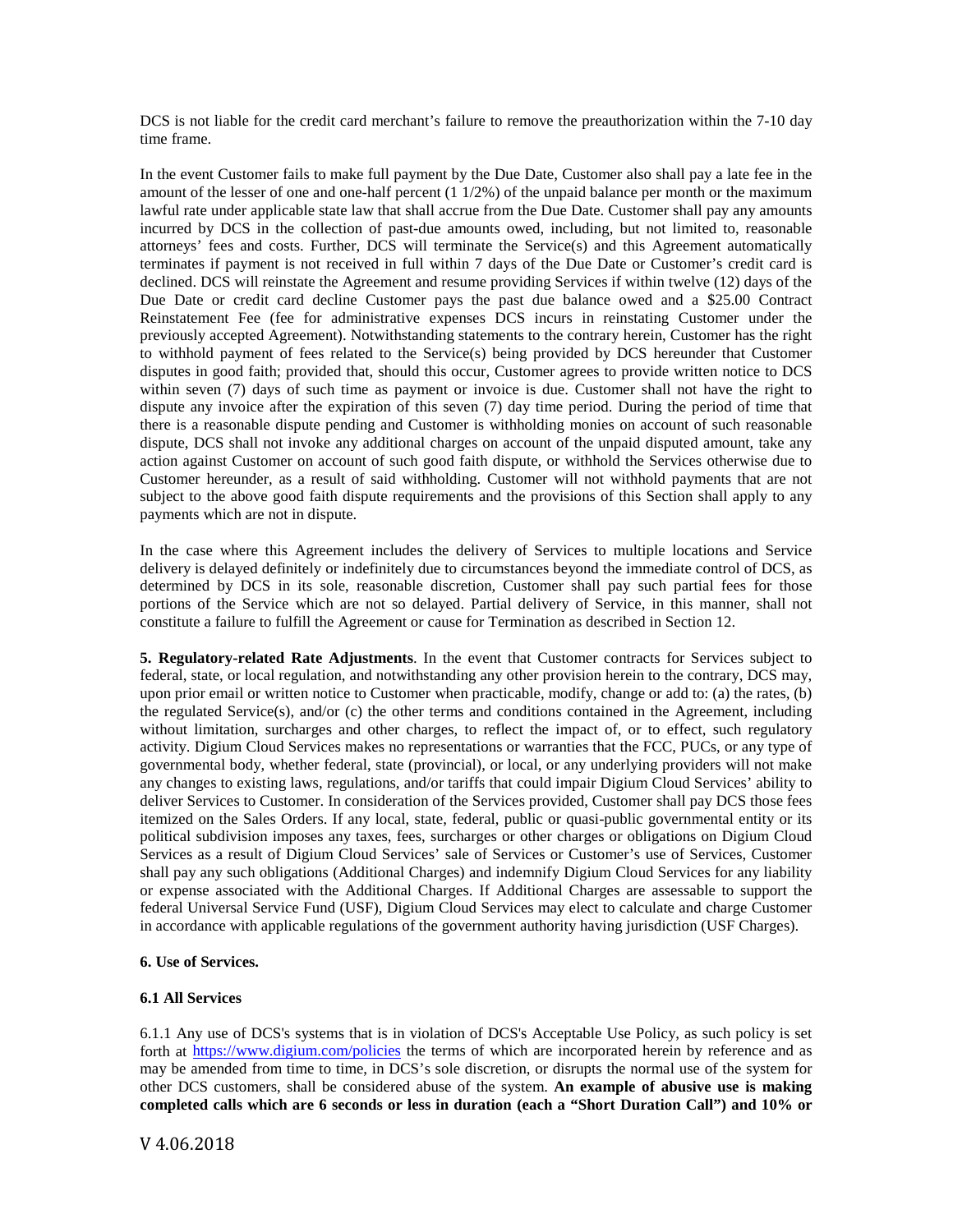**greater of Customer's calls within a one month time span are Short Duration Calls. If the percentage of Short Duration Calls exceeds the 10% threshold then DCS will add a supplemental charge per Short Duration Call for all Short Duration Calls, not just those which are over the threshold.** It is understood that DCS may monitor Customer's use of the system for violations of the Acceptable Use Policy and any other terms and conditions applicable to the use of the systems. DCS reserves the right to remove and/or block all communications if it suspects a violation of these policies, terms, or conditions if, in its sole, reasonable discretion, it deems such action necessary to protect the system, DCS, or its affiliates, directors, officers, agents, employees, or other customers, from harm. DCS' privacy policy may be amended from time to time, in DCS' sole discretion, and is set forth in the privacy policy located on <https://www.digium.com/policies> the terms of which are incorporated herein by reference.

6.1.2 Customer shall be the end-user of the Service. The Service is not to be resold or distributed without the prior express, written consent of DCS.

6.1.3 Customer may be required to maintain a secure password for use of a Service. Password requirements shall be established by DCS. Customer is solely responsible for maintaining the security and integrity of his, her or its password.

6.1.4 Customer shall not use any process, program or tool via DCS's system for guessing the passwords or circumventing any security measures of DCS customers or other systems. Customer shall not use DCS's system to make unauthorized attempts to access the systems and networks of others.

6.1.5 Customer shall not copy or alter, or cause a third party to copy or alter, any firmware or software related to the Services. Customer is solely responsible for any costs, liabilities, or charges incurred as a result of such actions. Customer shall not attempt to hack or otherwise disrupt the Services or make any use of a Service that is inconsistent with its intended purpose.

6.1.6 Customer shall use the Service in accordance with all applicable local, state and federal laws, including but not limited to, obscenity laws. Customer shall not use the Service to conduct any business or activity or solicit the performance of any activity that is prohibited by law, nor shall Customer's use of the Service impinge upon the use of DCS's system by other customers.

6.1.7 DCS has not granted to customer any license to use any firmware or software provided to Customer in connection with the Services, other than a nontransferable, revocable license to use the firmware or software in object code, strictly according strictly for the uses contemplated by this Agreement. With regard to Switchvox Cloud Edition, Customer agrees that customer may not reverse engineer or de-compile the software, that title to the Software does not pass to Customer (meaning the intellectual property to the software is owned by Digium and is not transferred to Customer), that Digium is not liable to Customer for any damages whatsoever, including direct, indirect, incidental, or consequential damages arising from use of the software, that Digium does not warrant the software will be uninterrupted or error free or that the software will meet Customer's specific requirements, that the software may be subject to the U.S. Export Administration Act and its associated regulations and international import and export regulations, with which Customer agrees to comply, (6) states that the term of the end user license for the software expires at such time as Customer discontinues use of software as no perpetual rights to use are granted under the end user license agreement, that Customer may not transfer or duplicate the software except for a backup copy, and that the software is licensed, not sold, for Customer's nonexclusive and non-transferable use.

6.1.8 Customer is responsible for maintaining the integrity of the Services it receives from DCS that are under the control of Customer. This includes, without limitation, guarding against fraudulent usage of voice and data services. Customer shall secure VoIP communications using strong password policies and prudent security measures. Fraudulent calls made and the associated liability from using international VoIP are the Customer's sole responsibility. Digium Cloud Services makes no representations or warranties that it will monitor any international calling activities or records with regard to fraudulent use. Customer shall be responsible to DCS and shall indemnify, hold harmless, and defend DCS and Digium, Inc. for any and all costs, including Service charges incurred through fraudulent, unauthorized, improper, or other use stemming from activities that are under Customer's control. By way of example and not limitation, this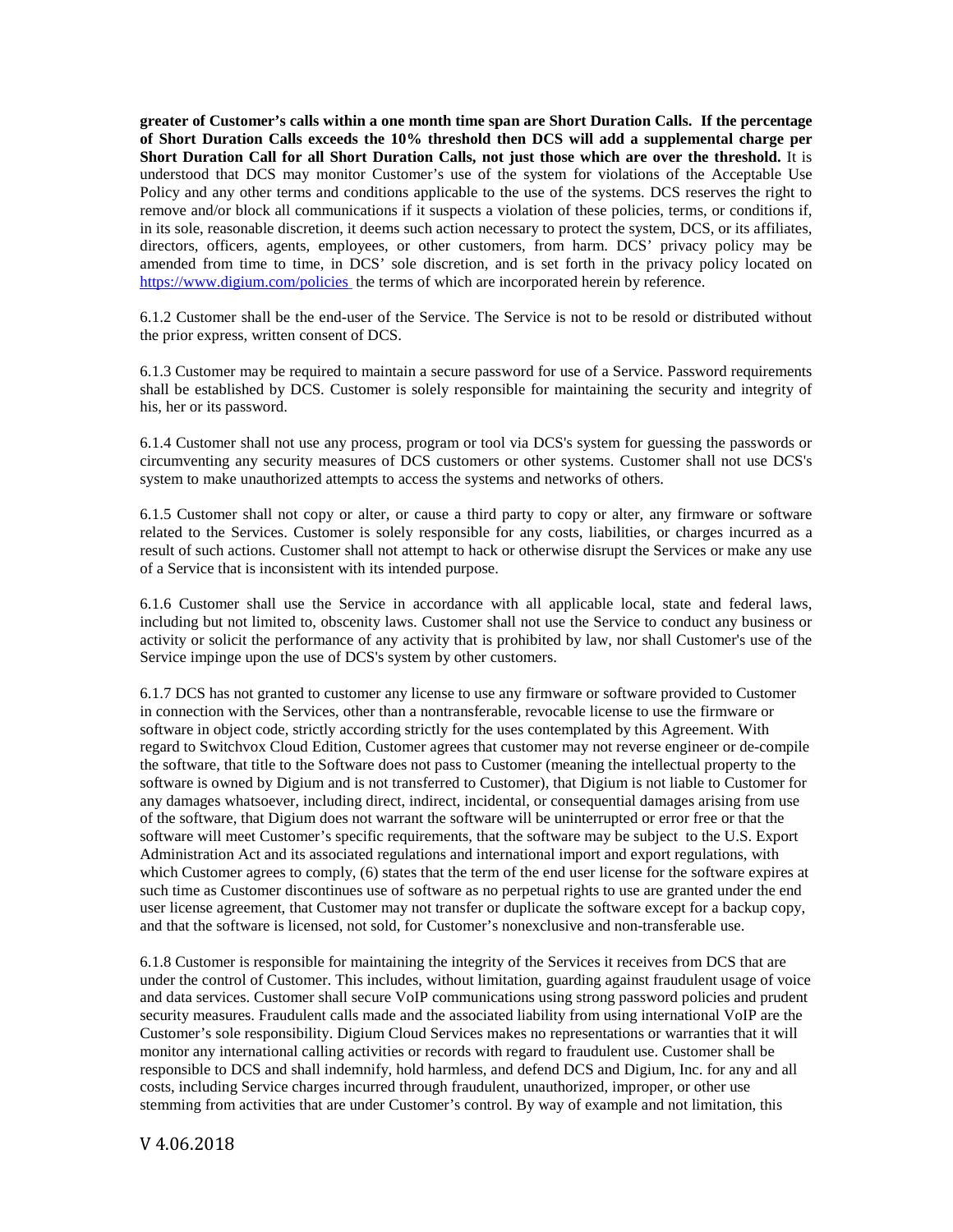would include long-distance voice charges for calls made using Customer's handset and line. DCS reserves the right, in its sole discretion, to block access to certain countries and locations outside the U.S.

6.1. 9 Violations of any of the DCS conditions of use are unethical and may be deemed criminal offenses. Customer shall report to DCS any information Customer may have concerning instances in which the conditions of use have been or are being violated. When DCS becomes aware of any possible violations, DCS will initiate an investigation. In the event that DCS determines that Customer has violated or will violate any of these policies, DCS may take such action as deemed to be appropriate under the circumstances as known to DCS at the time such action was taken to eliminate or preclude such violation. DCS shall not be liable for any damages of any nature suffered by any Customer, Client, or third party resulting in whole or in part from its exercise of its rights under these policies. Customer is responsible for any charges resulting from the violation of these policies including but not limited to charges resulting from the compromise of any Customer secure password or Service under the control of Customer.

6.1.10 Notwithstanding anything herein which may indicate or require otherwise, including, without limitation, any requirements that DCS provide certain notices to Customer, Customer's use of any Service is an absolute acknowledgement by Customer that Customer has received delivery of such Service.

6.1.11 DCS is not obligated to store Customer's communications logs, call recordings, voicemails, faxes, or other messages and does so only as a convenience to Customer. Customer agrees that DCS has no responsibility or liability whatsoever for the deletion or failure to store any call log information, voicemails, faxes, and/or other communications maintained or transmitted by the Services. Customer agrees that DCS may establish limits as to the size of the communications that DCS transmits or stores and the duration for which DCS stores any communications.

6.1.12 DCS cannot guarantee requested telephone numbers will be available, that Customer's pre-existing provider will agree to port Customer's number, or that circumstances beyond DCS's control will not prevent or delay a successful port of Customer's telephone number for the Services. Customer should not order any printed material, such as business cards or stationary, showing a telephone number or issue any press releases with the telephone number or otherwise publicize any telephone number until that telephone number becomes active. Under no circumstances is DCS liable for reimbursing these expenses. Information on porting a number from DCS can be found at the following link: <https://support.digium.com/Answers?id=kA080000000GwnXCAS>. Information on porting a number to DCS can be found at the following link:<https://kb.digium.com/articles/FAQ/Number-Porting-FAQS> .

6.1.13 DCS may reclaim any telephone numbers that have not been used to pass traffic within the immediately preceding 120 day period.

6.2 Terms applicable only to Customers who rent Digium phones

6.2.1 Customers may rent new or like-new Digium phones or other equipment from DCS on a monthly basis.

6.2.2 The monthly rental charges and the rental period are provided in the relevant quote or Sales Order.

6.2.3. Customer acknowledges and agrees that Digium phones shall at all times be the sole property of DCS and not of Customer, and Customer shall not remove (or permit anyone else to remove) any notices pertaining to ownership of the phones.

6.2.4 To the extent the terms of this Agreement do not otherwise conflict, the Digium phones must be returned in accordance with the Digium return policy a copy of which is available here<https://www.digium.com/company/policies/return-policy> . Generally, in advance of returning rented phones to DCS's return center, which is located at Digium Inc., 6767 Old Madison Pike, Suite 700 A, Huntsville Alabama 35806, Customer must contact DCS's technical support department to request an RMA number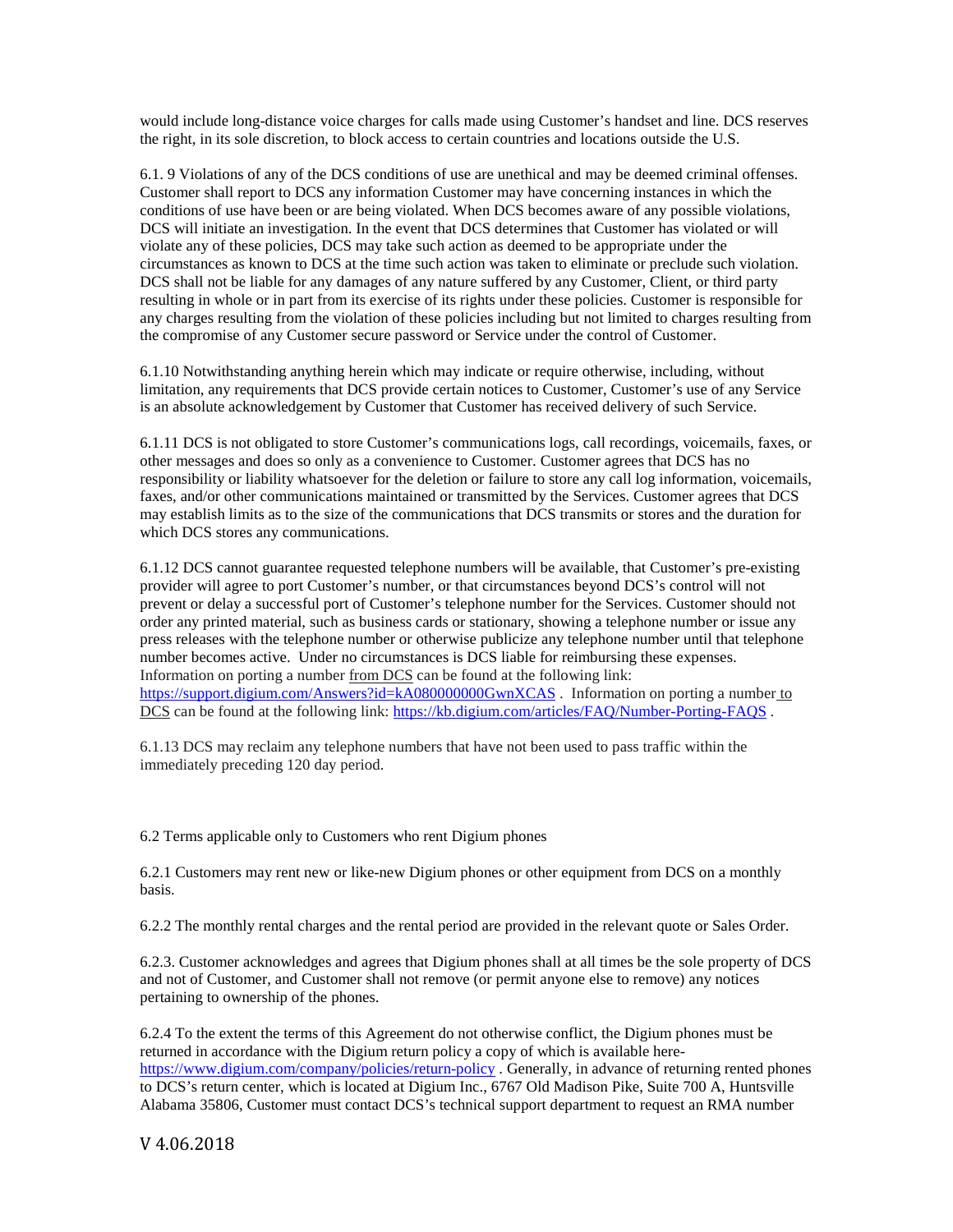for tracking purposes during the return process. The RMA number must be clearly visible on the outside of the shipping box (es) and return slip. The phones must be returned in the original packaging. DCS pays the shipping costs to have phones shipped to Customer as part of an RMA and Customer is responsible for all costs related to packing and shipment of the phones to DCS's return center at the end of the rental period.

6.2.5 Throughout the rental period Customer assumes all risk of loss or damage to phones. Digium owns the rental phones throughout and after the rental period.

6.2.6 Customer agrees to use the phones solely in connection with the Service and in accordance with this Agreement and to the extent the terms of this Agreement do not otherwise conflict in accordance with the Digium phone EULA a copy of which is located at<https://www.digium.com/company/policies> the terms of which are incorporated herein by reference.

6.2.7 Customer agrees to use the Digium phones solely at the physical address registered with DCS and must not remove any Digium Phones from such address.

6.2.8 Upon any expiration or termination of the rental period, the phones must be returned to DCS's return center Digium Inc. If Customer fails to return the phones to DCS's return center at the expiration or termination of the rental period or if the phones are returned to DCS's return center but DCS determines the phones are damaged (beyond normal wear and tear) or were destroyed or lost during shipping to DCS's return center a penalty will be assessed as follows. DCS will generate an invoice to the Customer for the MSRP of the Digium phones and charge the amount of that invoice to the credit card stored in the Customer's DCS account record or, if Customer has completed the ACH Authorization Form, DCS will draft Customer's bank account for the amount. If Customer wishes to use ACH Customer must still provide DCS a credit card as a backup method of payment and Customer acknowledges if ACH fails DCS will charge Customer's credit card for the failed ACH transaction and for all transactions moving forward. Additionally, if the rental arrangement is terminated prior to the end of the rental period by DCS for Cause or by Customer without cause, Customer is responsible for paying the full remaining balance on all rental charges owed for the remaining Term as detailed in Section 12.

6.2.9 Customer must use best efforts to maintain the phones in good repair and working condition with exceptions for normal wear and tear. Customer must not pledge the phones as security for any debt or allow liens or encumbrances to be assessed against such phones. Customer must not transfer or loan the phones to any other party.

6.3 Terms applicable only to Customers who participate in the 30 day Switchvox Cloud and Digium D phone rental trial

6.3.1 Customers may participate in a 30 day trial of the Service Switchvox Cloud and as part of the trial may rent Digium D phones free of charge during the same 30 day period subject to the rental terms set forth in section 6.2 and the remainder of this Agreement.

6.3.2 The Switchvox Cloud and D phone trial includes: 5 full-featured Switchvox Cloud user extensions, up to 5 pre-configured Digium D phones, unlimited local and US48 long distance calling, a local number to which the Customer may forward one or more numbers for testing the Switchvox Cloud Service, an orientation call with a DCS transitions specialist, and access to online administrator and user training.

6.3.3 In order to participate in the trial Customer must first provide DCS with a credit card that will be used for a \$500.00 USD security deposit which will be held by DCS for 45 days. If Customer chooses to terminate the trial without continuing the Switchvox Cloud Service and fails to return the phones by the  $45<sup>th</sup>$  day after the start of the trial the credit card will be charged \$500.00 for the phones and Customer will also be charged for one (1) month of the Service Switchvox Cloud for 5 user extensions and will continue to be charged monthly for the 5 user extensions until the phones are returned. If Customer chooses to terminate the trial without continuing the Switchvox Cloud Service and returns the phones by the  $45<sup>th</sup>$  day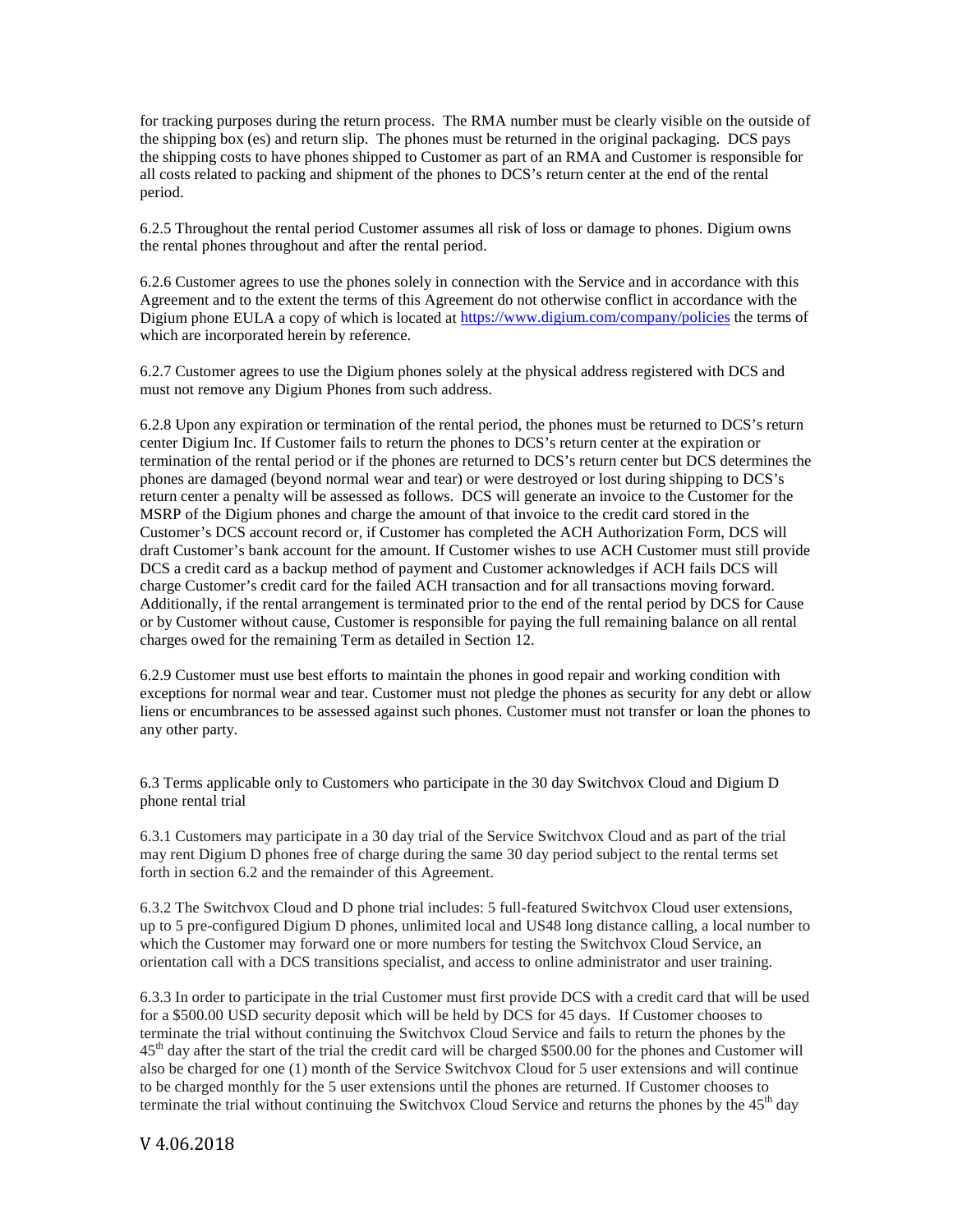from the start of the trial then DCS will release the \$500.00 security deposit from the credit card or, if Customer has completed the ACH Authorization Form, DCS will draft Customer's bank account for the amount. If Customer wishes to use ACH Customer must still provide DCS a credit card as a backup method of payment and Customer acknowledges if ACH fails DCS will charge Customer's credit card for the failed ACH transaction and for all transactions moving forward.

6.3.4 If Customer notifies DCS prior to the expiration of the trial that Customer wishes to continue the Service Switchvox Cloud and rent the phones then DCS will release the \$500.00 security deposit from the credit card or, if Customer elected to use ACH, will not draft Customer's bank account for the security deposit and Customer will be charged for the phone rental in accordance with the terms of 6.2 and the remainder of this Agreement and will be charged for the first month's Switchvox Cloud Service for 5 user extensions.

**7. Start of Service.** The Requested Start Date ("RSD") for each Service shall be requested by Customer while ordering and set forth on the activation notice. DCS will make commercially reasonable efforts to meet the RSDs. The installation interval shall be determined on an individual basis. DCS shall make reasonable efforts to provide Services within its Standard Service Installation Interval or by the RSD set forth on the Sales Order. It is understood that failure of DCS to deliver by either such date shall not constitute a default under this Agreement and DCS shall not be liable to pay Customer any penalties or damages stemming from its failure to meet such Standard Service Installation Intervals. If Customer requests to either delay or otherwise replace its confirmed start date, additional charges and fees may apply. Additional charges will also apply if Customer cancels an installation appointment without proper notice or otherwise fails to make proper arrangements for its installation, which results in DCS having to reschedule to complete installation.

Once a Service is on line, DCS will issue the activation notice to Customer. Prior to issuing the activation notice, DCS shall test the Service to verify it works. The activation notice shall not be more than 48 hours from the time that DCS has completed testing and the Service is available for use. The date of the activation notice shall be deemed to be the date upon which that Service commenced (the "Actual Start Date"). Customer will be billed applicable usage charges beginning on the Actual Start Date, regardless of when Customer actually begins using the Service. Customer shall be able to view the Actual Start Dates for the Services by reviewing the first monthly statement of service supplied at install. If Customer fails to give written notice that the Service is in material non-compliance with the terms of this Agreement within two (2) business days after DCS issues the activation notice, Customer shall be deemed to have accepted such Service.

As stated above, DCS shall test the Services to verify that they meet the commitments set forth in this Agreement. Unless otherwise stated in this Agreement, this shall be the extent of the testing performed by DCS. Customer has sole responsibility for installation, testing and operations of its facilities, services and equipment. Customer is also responsible for ensuring that the Services are compatible with its existing systems and devices. DCS shall only be responsible for the installation of the Services.

# **8. Purchased Devices.**

8.1 DCS may sell to Customer certain devices, including, but not limited to phones, routers, switches, and modems, etc. ("Purchased Devices") for Customer's use in conjunction with the Services. Full payment for Purchased Devices shall be due at the time of purchase. Purchased Devices shall be listed on a Sales Order. Ownership of, and title to, the Purchased Devices shall transfer from DCS to Customer at the time of sale. Customer will own and bear all risk of loss, theft, or damage.

8.2 As set forth in Section 9, DCS makes no warranty as to the Purchased Devices. Any warranties on Purchased Devices which are Digium products are provided under the terms and conditions of Digium, Inc.'s warranty policy. DCS may provide assistance with repair or replacement of Purchased Devices, in some instances, at possibly at an additional charge. DCS may also offer certain types of support pursuant to certain service plans if Customer elects to pay for and receive this additional Service, the terms and conditions for which are set forth in this Agreement.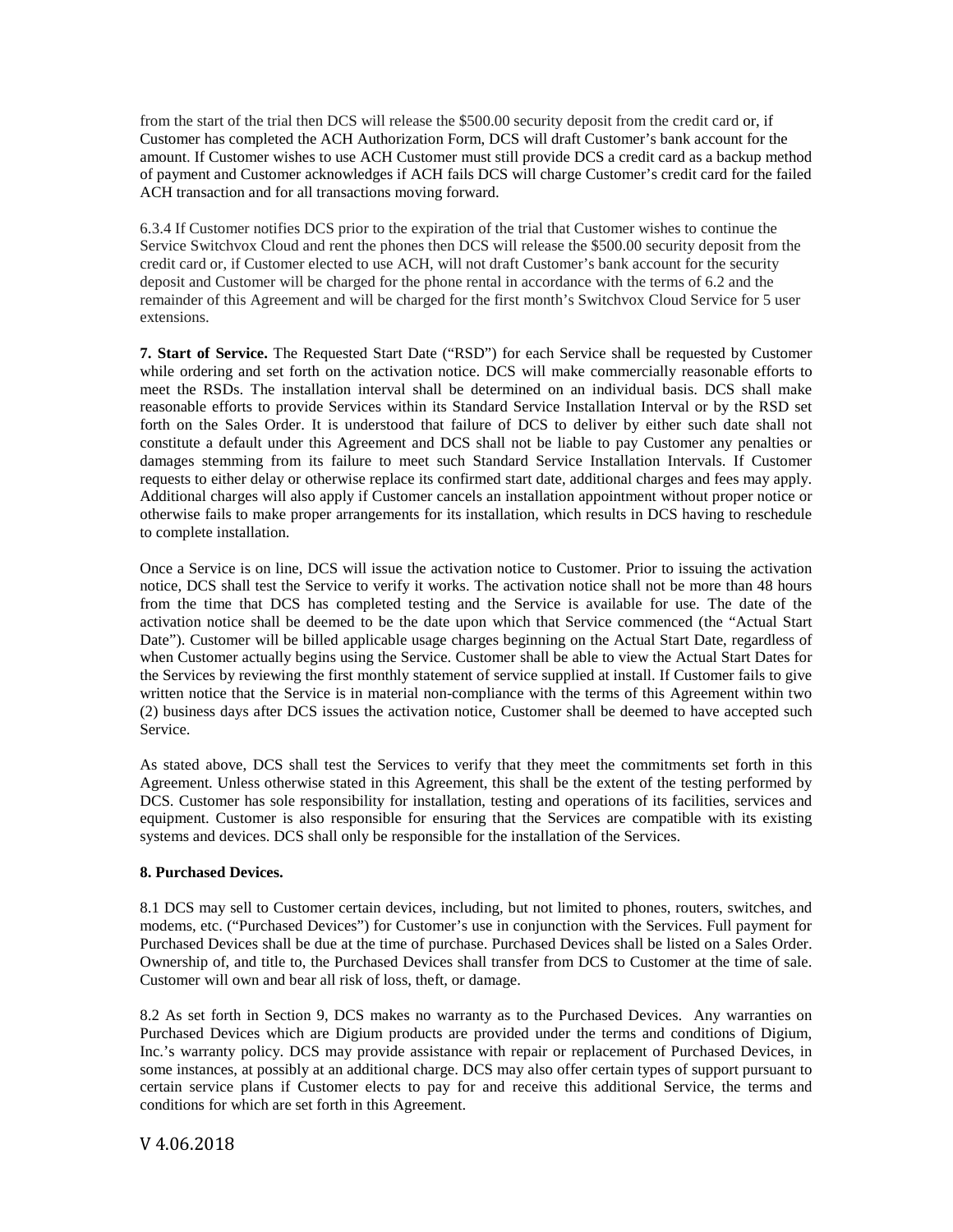8.3 Customer may elect to use its own equipment instead of purchasing equipment direct from DCS. DCS shall not be responsible in any way for the compatibility or fitness for use of any Customer-supplied equipment.

8.4 Customer acknowledges that the performance of equipment, including the Purchased Devices and equipment supplied by Customer, can be affected, and thus the corresponding Services can be directly impacted, by environmental conditions, which are out of the control of DCS. It is the responsibility of Customer to ensure that such equipment is receiving proper care, such as proper cooling, a clean power supply, being housed in proper facilities, etc. In addition, DCS will in no way be responsible to Customer for any damage caused by these factors to the Purchased Equipment, customer's supplied equipment, or any degradation in Service performance resulting therefrom.

8.5 Notwithstanding anything to the contrary contained herein, DCS is not responsible for supporting SIP Trunking or for assisting with configuration of Customer's PBX, networks, routers, switches, LAN, firewall or any other Customer owned equipment or services to support Services.

### **9. Representations, Warranties, and Acknowledgements.**

Representations and Warranties of DCS. DCS hereby represents, warrants, and covenants that:

(i) It has the requisite power and authority to execute, deliver and perform its obligations under this Agreement;

(ii) The Services will conform to the specifications set out in this Agreement;

(iii) Its provision of the Services does not and will not violate, infringe, or misappropriate the intellectual property rights of any third party.

(iv) It will adhere to the terms and conditions of this Agreement;

Representations and Warranties of Customer. Customer hereby represents, warrants, and covenants that:

(i) It has the requisite power and authority to execute, deliver and perform its obligations under this Agreement; and

(ii) It will make all payments on time;

(iii) It will abide by this Agreement, including all applicable terms of use; and also abide by all applicable laws.

(iv) It will not introduce to any DCS system, any code, device, criteria, mechanism or function which may be used to restrict, damage, disable, destroy or otherwise shut down or alter any portion of the DCS system;

(v) It will not introduce into any DCS system, any malicious code, commands, instructions, programs or other internal components (e.g., a computer "virus," computer "worm," computer "time bomb," "Trojan horse," "back door," or malware);

(vi) It will take reasonable steps to protect the DCS system, and assist with troubleshooting; (vii) It will not use the Services to violate, infringe, or misappropriate the intellectual property rights of DCS or any third party.

# **Disclaimer of Warranties and Emergency 911 Calling**

Customer acknowledges that the information available via DCS's system and/or through the interconnecting networks may not be accurate and that DCS makes no representation or warranty of any kind, either express or implied, regarding the quality, accuracy, or validity of the data and/or information available from or through such networks. Use of information obtained from or through DCS's system is at the Customer's risk.

EXCEPT AS OTHERWISE EXPRESSLY STATED HEREIN, THE PARTIES DISCLAIM ALL OTHER WARRANTIES, WHETHER EXPRESS OR IMPLIED, INCLUDING, WITHOUT LIMITATION, ANY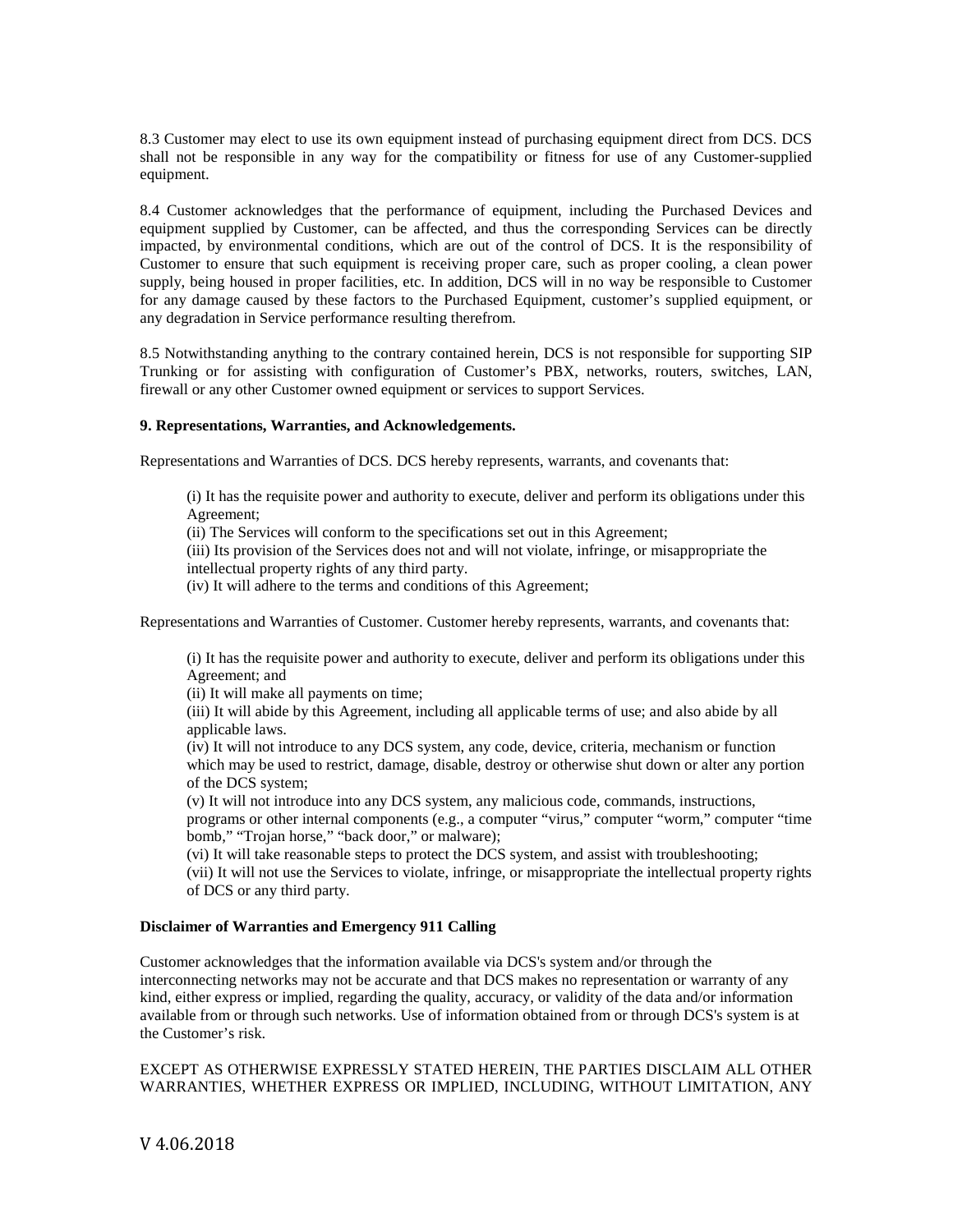IMPLIED WARRANTIES OF FITNESS FOR A PARTICULAR PURPOSE AND MERCHANTABILITY.

IN SOME INSTANCES, DCS IS SUPPLYING DEVICES (PURCHASED DEVICES) TO CUSTOMER NECESSARY FOR CUSTOMER TO RECEIVE THE SERVICES, DCS IS NOT THE MANUFACTURER OF THE PURCHASED DEVICES AND MAKES NO REPRESENTATIONS OR WARRANTIES WHATSOEVER, DIRECTLY OR INDIRECTLY, EXPRESS OR IMPLIED, AS TO THE SUITABILITY, DURABILITY, FITNESS FOR USE, MERCHANTABILITY, CONDITION, QUALITY, PERFORMANCE, OR NON-INFRINGEMENT OF THE PURCHASED DEVICES. WITH RESPECT TO DCS, CUSTOMER'S PURCHASE OF THESE DEVICES IS "AS-IS." PURCHASED DEVICES SHALL BE SUBJECT TO ANY WARRANTIES PROVIDED TO CUSTOMER BY THE DEVICE MANUFACTURER. MODIFICATIONS MAY VOID OR OTHERWISE LIMIT ANY WARRANTY APPLICABLE TO THE DEVICES. DCS MAY PROVIDE ASSISTANCE WITH THE PURCHASED DEVICES, INCLUDING REPLACEMENT AND REPAIR, AT AN ADDITIONAL CHARGE. DCS MAY OFFER AND CUSTOMER MAY ELECT TO PURCHASE A SERVICE PLAN FOR CERTAIN PURCHASED DEVICES.

DCS MAKES NO WARRANTIES WHATSOEVER AS TO THE COMPATIBILITY OF ITS SERVICES WITH EQUIPMENT, DEVICES OR SOFTWARE SUPPLIED BY CUSTOMER OR PURCHASED BY CUSTOMER FROM A VENDOR OTHER THAN DCS AND DCS MAKES NO WARRANTIES OF NONINFRINGEMENT.

# **9. EMERGENCY 911 CALLING**

### **9.1 Enhanced 911 Versus Basic or Limited E911.**

Digium Cloud Service's 911 dialing ("911 Dialing") is different from traditional 911 service. Digium Cloud Services' customers have access to either basic 911 or Enhanced 911 ("Enhanced E911") service, depending on the capability of their emergency center.

- **Enhanced E911 Service.** With Enhanced E911 service, when you dial 911, your telephone number and registered address is simultaneously sent to the local emergency center assigned to your location, and emergency operators have access to the information they need to send help and call you back if necessary.
- **Basic and Limited E911 Service.** Customers in locations where the emergency center is not equipped to receive, capture or retain your telephone number and/or address have basic 911 or limited E911. With basic 911 or limited E911, the local emergency operator answering the call may not have your call back number or your exact location, so you must be prepared to give them this information. Until you give the operator your phone number, he or she may not be able to call you back or dispatch help if the call is dropped or disconnected, or if you are unable to speak.

As additional local emergency centers upgrade to Enhanced E911 and become capable of receiving all of our customers' information, Digium Cloud Services will automatically upgrade customers with basic or limited 911 to Enhanced E911 service. Digium Cloud Services will not give you notice of the upgrade.

By using Digium Cloud's service, you authorize Digium Cloud Services to disclose your telephone number, name and address to third-parties involved with providing 911 Dialing to you, including, without limitation, call routers, call centers and local emergency centers.

# **9.2 You Must Notify All Users That 911 Dialing is Different Than Traditional 911 Service.**

You should inform all employees, guests and other third persons who may be present at the physical location where you utilize Digium Cloud Services' service of the important differences in and limitations of Digium Cloud Services' 911 Dialing as compared with basic 911 or Enhanced E911. The documentation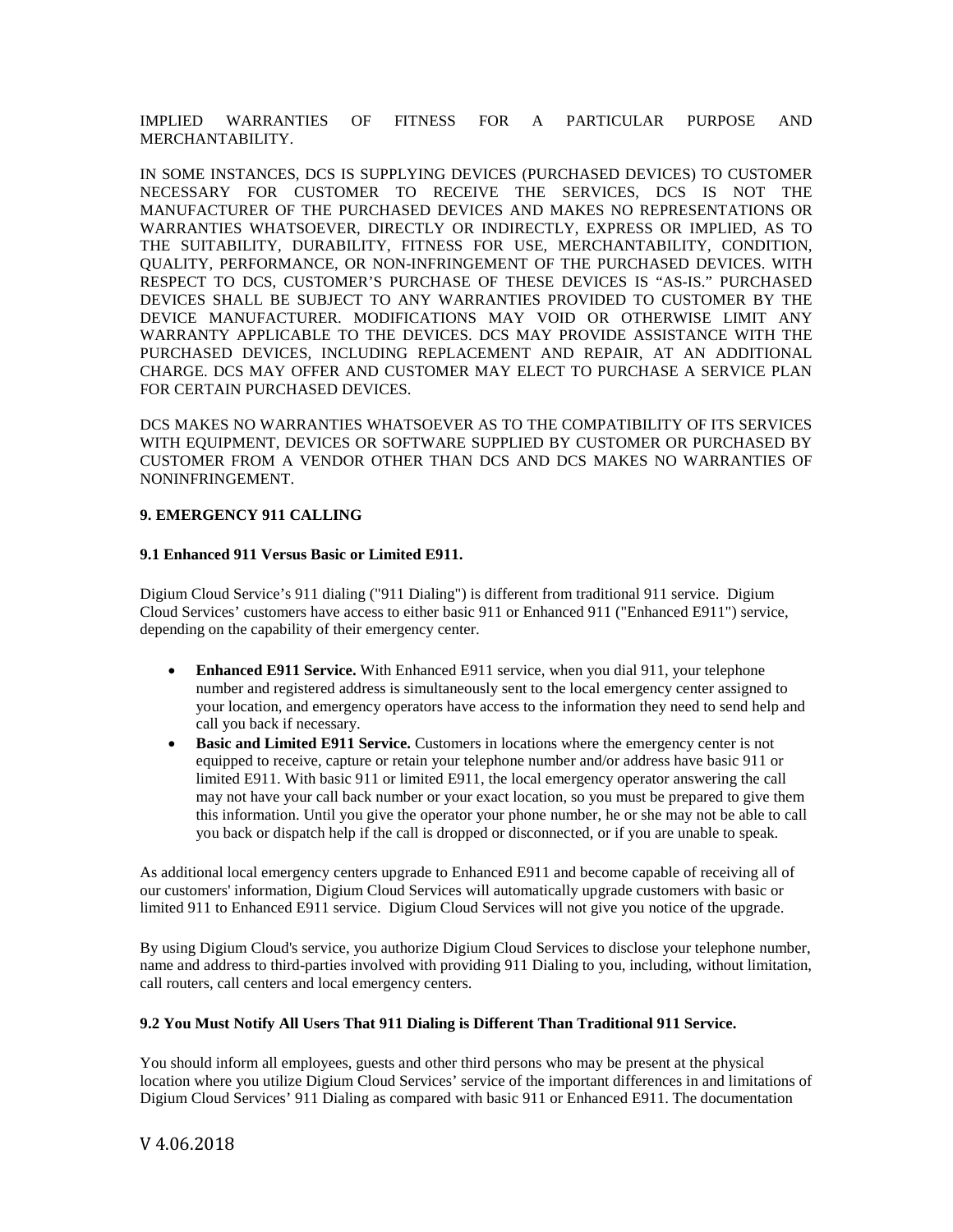that accompanies the Services will include instructions for obtaining a label that details the potential nonavailability of basic 911 or Enhanced E911 (the "911 Label"). **It is your responsibility, in accordance with the instructions that accompany the Service, to place the 911 Label on each device that you use with the Service.** 911 Labels may be obtained by visiting <https://www.digium.com/dcs-e911-labels>. **Do not block the telephone number on the handset when dialing 911.**

# **9.3 You Must Register The Location of Your Physical Address.**

For each phone line and telephone number that you utilize with the Digium Cloud Services' service, you must register with Digium Cloud Services the physical location (including floor and suite number) where you will be using the Digium Cloud Services' service with that phone number. You can complete the registration of your initial location by using the onboarding wizard, which you will gain access to as part of subscribing to Digium Cloud Services' service. It is incumbent on you to confirm the accuracy of your physical address. If you have any changes to the physical location where you are using a phone number with Digium Cloud Services' service, you must notify us immediately by logging into [https://www.digium](https://www.digium/) and completing the form available at [https://www.digium.com/support/e911.](https://www.digium.com/support/e911) The form will NOT display unless you are logged in. Digium Cloud Services is providing a VoIP Trunking solution for businesses intended strictly for use at the physical address of the business. Users who are residential users or who have nomadic equipment or phones where the calling location changes as the device used with the Service moves to another location may not use Digium Cloud Services' service. If you are a residential user or nomadic user who attempts to make unauthorized use of Digium Cloud Services' service from the new location, 911 calls made will be sent to an emergency center near your old address. If Customer fails to provide an accurate physical address or fails to provide any address at all and dials 911, DCS reserves the right to charge Customer up to \$80.00 per call.

### **9.4 Outages May Disrupt Digium Cloud Services' Service and/or E911 Dialing.**

- **Service Outages Due to Power Failure or Disruption.** 911 Dialing does not function in the event of a power failure or disruption. If there is an interruption in the power supply, the Digium Cloud Services' service, including 911 Dialing, will not function until power is restored. Following a power failure or disruption, you may need to reset or reconfigure the device used with the Service prior to utilizing the Digium Cloud Services' service, including 911 Dialing.
- **Service Outages Due to Internet Outage or Suspension or Disconnection of Broadband Service or Internet Service Provider ("ISP") Service.** Service outages or suspensions or disconnections of service by the underlying broadband provider or ISP will prevent all Digium Cloud Services' service, including 911 Dialing, from functioning.
- **Service Outage Due to Disconnection of Your Digium Cloud Services Account.** Service outages due to disconnection of your account will prevent all Digium Cloud Services' service, including 911 Dialing, from functioning.
- **Service Outages Due to Customer Premise Equipment, ISP or Broadband Provider Blocking of Ports or Other Acts.** Your Firewall, ISP, broadband provider or other third party may intentionally or inadvertently block the ports over which the Digium Cloud Services' service is provided or otherwise impede the usage of the Digium Cloud Services' service. If you suspect this has happened to you, you should alert us to this situation and we will work with you to attempt to resolve the issue. During the period that the ports are being blocked or your Digium Cloud Services' service is impeded, your Digium Cloud Services' service, including 911 Dialing, may not function. You acknowledge that Digium Cloud Services is not responsible for the blocking of ports by any firewall or third party or any other impediment to your usage of the Digium Cloud Services' service, and any loss of Digium Cloud Services' service, including 911 Dialing, which may result. In the event you lose service as a result of blocking of ports or any other impediment to your usage of the Digium Cloud Services service, you will continue to be responsible for payment for the Digium Cloud Services service charges unless and until you disconnect the Digium Cloud Services' service in accordance with the terms of your written agreement with Digium Cloud Services covering the Digium Cloud Services' services.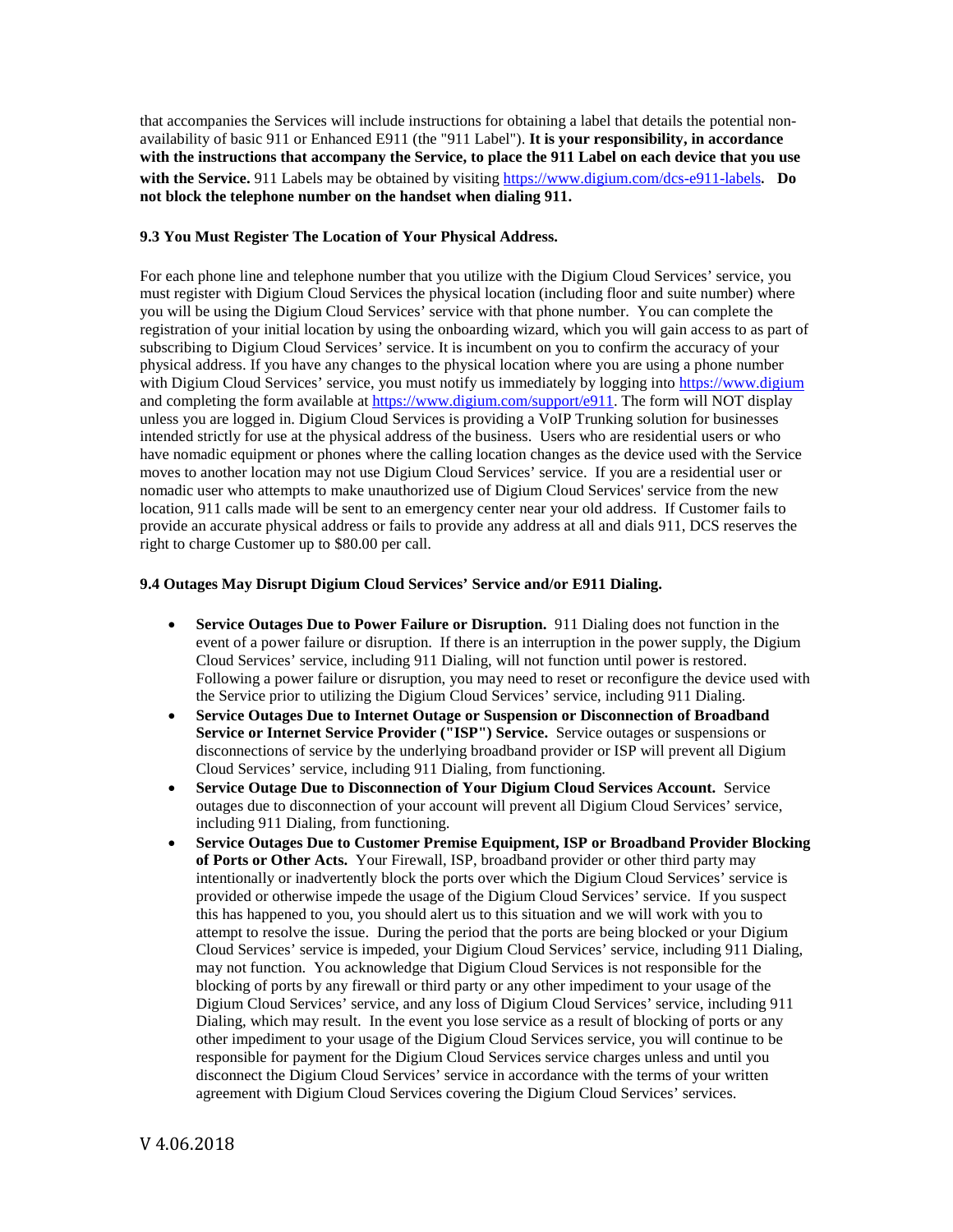• Other Service Outages. If there is a service outage for any reason, such outage will prevent all Digium Cloud Services' service, including 911 Dialing, from functioning. Such outages may occur for a variety of reasons, including, but not limited to, those reasons described elsewhere in this policy.

# **9.5 Network Congestion May Reduce Speed of Routing or Answering 911 Dialing Calls.**

There may be a greater possibility of network congestion and/or reduced speed in the routing of a 911 Dialing call made utilizing the Digium Cloud Services' service as compared to traditional 911 dialing over traditional public telephone networks.

# **9.6 Changes to Your Address or Use of a Non-Native Number May Cause Delays in Assistance.**

Address changes through the process described in paragraph 4 above require processing, and delays in updating your new address in an applicable automatic location information (ALI) database may impair or restrict the ability of emergency personnel to help you. You should allow at least 12-24 hours for the ALI database to update before your new address will be available to emergency personnel, where available. In addition, if you move to a location that uses a different area code, exchange or other number system from the telephone number that has been assigned to you, processing your emergency call may be delayed by a local emergency center.

# **9.7 Disclaimer of Liability and Indemnification.**

Digium Cloud Services does not have any control over whether, or the manner in which, calls using Digium Cloud Services' 911 Dialing service are answered or addressed by any local emergency response center. Digium Cloud Services disclaims any and all responsibility for the conduct of local emergency response centers. Digium Cloud Services relies on third parties to assist it in routing 911 Dialing calls to local emergency response centers. Digium Cloud Services' disclaims any and all liability or responsibility in the event such third party data used to route calls is incorrect or yields an erroneous result. None of Digium Cloud Services, its affiliates, or any of their partners, shareholders, members, directors, managers, officers, employees or agents may be held liable for any claim, cause of action, damage, loss, liability, expense, cost, fee, charge, or penalty, and by using the Digium Cloud Services' service you hereby waive any and all such claims, causes of action, damages, losses, liabilities, expenses, costs, fees, charges, or penalties, arising from or relating to Digium Cloud Services' 911 Dialing service unless such claims, causes of action, damages, losses, liabilities, expenses, costs, fees, charges, or penalties arose solely from Digium Cloud Services' gross negligence or willful misconduct. You shall defend, indemnify, and hold harmless Digium Cloud Services', its affiliates, all of their partners, shareholders, members, directors, managers, officers, employees and agents, and any other service provider who furnishes services to you in connection with the Digium Cloud Services' service, from any and all claims, causes of action, damages, losses, liabilities, expenses, costs, fees, charges, or penalties (including, without limitation, attorneys' fees) by, or on behalf of, you or any third party relating to the absence, failure or outage of the Digium Cloud Services' service, including 911 Dialing, incorrectly routed 911 Dialing calls, and/or the inability of any user of the Digium Cloud Services' service to be able to use 911 Dialing or access emergency service personnel.

# **9.8 You May Want to Make Alternate 911 Arrangements or Choose Not to Use Digium Cloud Services' Service.**

If you are not comfortable with the limitations of the 911 Dialing service, you should consider having an alternate means of accessing traditional 911 or E911 services or disconnecting the Digium Cloud Services' service.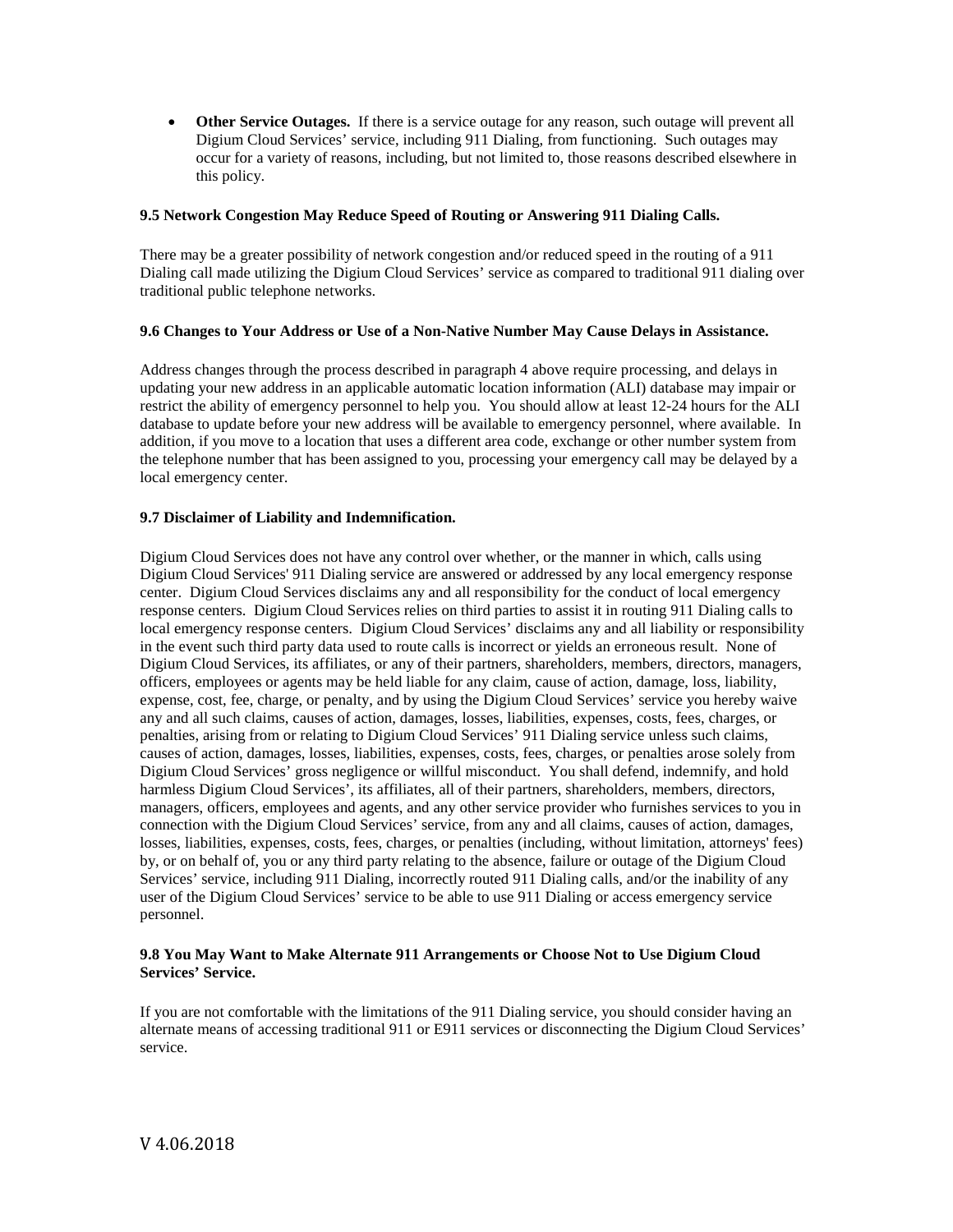## **9.9 Direct Access to 9-1-1 Service Required**

A law called "Kari's Law" is effective in the State of Oklahoma. The law requires DCS to provide our Oklahoma customers with notification of the statutory provisions contained in Kari's Law. Kari's Law states that:

- A. A business owner or operator that owns or controls a telephone system or equivalent system which utilizes Voice over Internet Protocol (VoIP) enabled service and provides outbound dialing capacity or access shall be required to configure the telephone or equivalent system to allow a person initiating a 9-1-1 call on the system to directly access 9-1-1 without an additional code, digit, prefix, postfix, or trunk-access code.
- B. A business owner or operator that provides residential or business facilities utilizing a telephone system or equivalent system as described in subsection A, shall configure the telephone or equivalent system to provide a notification to a central location on the site of the residential or business facility when a person within the residential or business facility dials 9-1-1, provided that the business owner or operator's system is able to be configured to provide such notification without an improvement to the system's hardware. The requirement of this subsection does not require a business owner or operator to have a person available at the central location to receive such notification.

**10. Indemnification.** Customer shall indemnify, defend and hold harmless DCS and Digium, Inc. from and against any and all loss, claim, liability, damage, cost or expense (including, without limitation, court costs and reasonable attorneys' fees) arising in connection with the receipt and use of the Services or in any way related to Customer's performance under this Agreement, including, but in no way limited to, a breach by Customer of its representations and warranties, except those losses, claims, liabilities, damages, costs or expenses arising out of the willful misconduct of DCS, its employees, agents or other representatives.

**11. Limitation of Liability.** DCS AND DIGIUM, INC. SHALL NOT BE LIABLE TO CUSTOMER FOR ANY INCIDENTAL, INDIRECT, SPECIAL, PUNITIVE OR CONSEQUENTIAL DAMAGES OF ANY KIND, INCLUDING, BUT NOT LIMITED TO, ANY LOSS OF USE, LOSS OF BUSINESS OR LOSS OF PROFIT. ANY DCS AND DIGIUM, INC LIABILITY TO CUSTOMER FOR ANY DAMAGES OF ANY KIND UNDER THIS AGREEMENT SHALL NOT EXCEED THE AMOUNT PAID BY CUSTOMER TO DCS UNDER THIS AGREEMENT. REMEDIES UNDER THIS AGREEMENT ARE EXCLUSIVE AND LIMITED TO THOSE EXPRESSLY DESCRIBED IN THIS AGREEMENT.

**12. Termination.** DCS may terminate all, or any portion of this Agreement, at any time, for any reason, upon sixty (60) days' notice to Customer. Customer may also terminate this Agreement as a whole without cause by providing five (5) days prior written notice to [service@digiumcloud.com](mailto:service@digiumcloud.com) no later than sixty (60) days following the Effective Date.

Either party may terminate this Agreement, or any portion of this Agreement for cause, provided that the party wishing to terminate first provides written notice to the other party, specifying the alleged cause for termination. The breaching party shall then have a period of thirty (30) days from receipt of this notice to correct the situation. "Cause" is defined as (i) the failure of Customer to pay any amounts for Services that are undisputed (provided any disputes are reasonable and in good faith) and set forth on a DCS invoice within seven (7) days after the date of the invoice and this includes failure to pay due to a credit card being declined or insufficient funds in an ACH draft, (ii) Any material failure by a party to comply with or to perform any material nonpayment provision or condition of this Agreement and the continuance of such failure for a period of thirty (30) days after notice thereof to such party; or (iii) A party becomes insolvent, is unable to pay its debts when such debts become due, or is the subject of a petition in bankruptcy, whether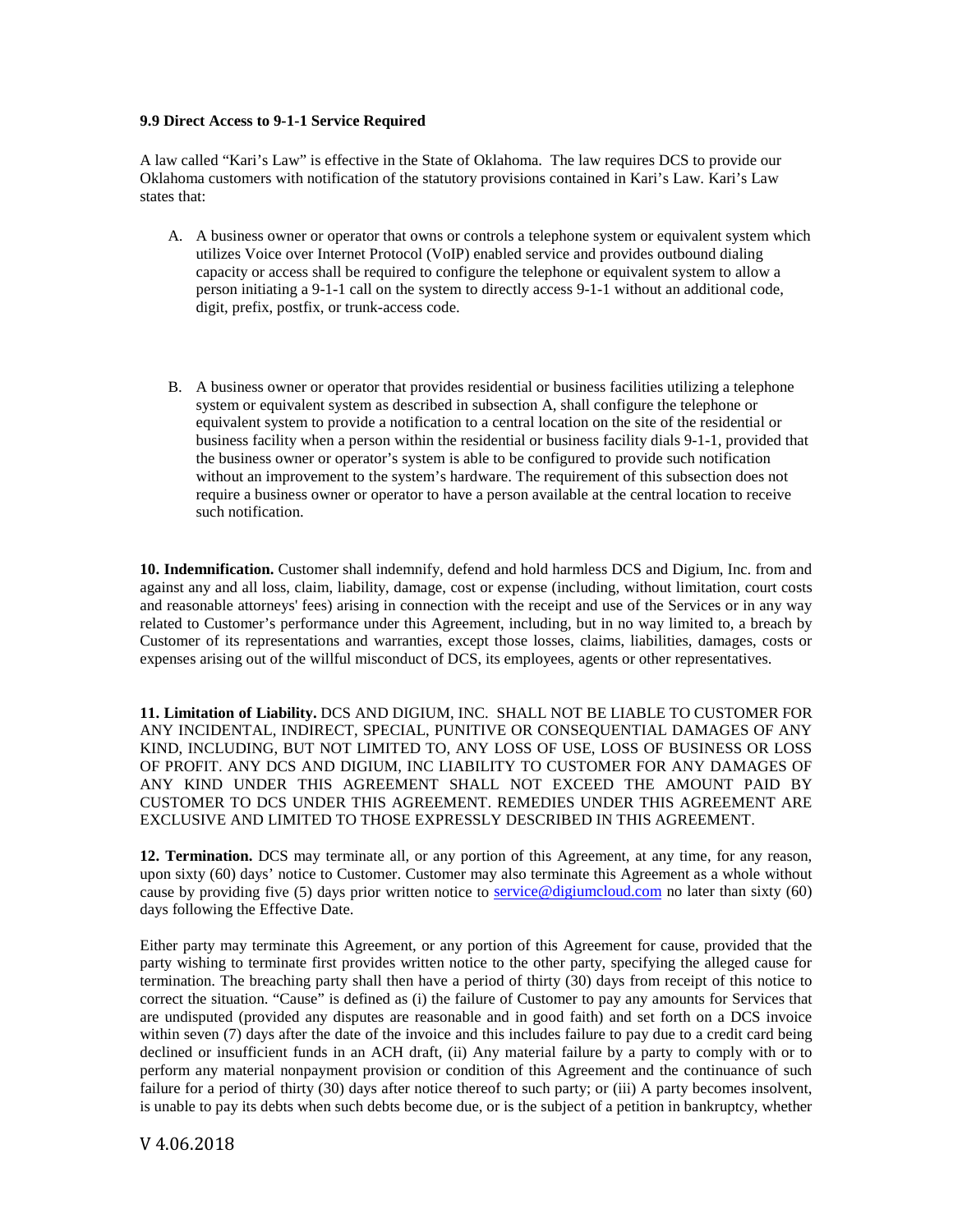voluntary or involuntary, or of any other proceeding under bankruptcy, insolvency or similar laws; or makes an assignment for the benefit of creditors; or is named in, or its property is subject to a suit for appointment of a receiver; or is dissolved or liquidated.

If DCS terminates all or any portion of this Agreement for Cause or if Customer terminates all or any portion of this Agreement without cause without having provided DCS notice within the sixty (60) day window, Customer shall be responsible for the full remaining balance of all amounts owed for the remaining Term of the terminated portion of the Agreement, including, without limitation, payments for terminated Services, the balances of which shall be accelerated and due to DCS in full within thirty (30) days of said termination. If DCS elects to terminate other than for Cause (as prescribed above), then Customer shall be responsible for paying all amounts owed under this Agreement up and until the date of termination but shall not incur any termination liability.

Customer agrees that actual damages in the event of a termination by DCS for cause or an improper termination by Customer will be difficult or impossible to ascertain and that the amounts due as set forth in this section are intended, therefore, to establish liquidated damages and not intended as a penalty.

**13. Out-of-Service Credit.** Applicable Out-of-Service Credits, if any, are made available upon the following formula(s):

Unavailability Event Duration - Up to One Hour  $= 1$  hr credit Unavailability Event Duration  $> 60$ Min = 1 day credit Aggregate duration of outages during a 30 day period  $> 8$ hrs = 1 week credit Aggregate duration of outages during a 30 day period  $> 18$ hrs = 1 month credit

Amount to be credited to the customer's account is established as follows:

Total Services Consumed Last Billing Cycle / 31 = 1 Day Credit 1 Day Credit / 24 = 1 Hour Credit

**14. Service Suspension / Maintenance.** DCS may from time-to-time suspend a Service for routine maintenance. DCS shall provide Customer advance notification of the Service suspension. Such Service suspensions are not considered an out-of-service condition, provided that the Service is restored by the end of the period specified in the notification. This section is not intended to impact the ability of DCS to suspend or terminate a Service as otherwise provided in this Agreement.

**15. Intellectual Property / Proprietary Information.** Customer acknowledges that this Agreement is not intended to transfer ownership of any intellectual property. DCS shall continue to own and retain all of its intellectual property, including, but in no way limited to, patents, inventions, trade secrets, trademarks, service marks, trade names, logos, designations, copyrights and other proprietary rights, and Customer agrees that it will not at any time during or after the term of this Agreement, assert or claim any interest in or do anything that may adversely affect the validity of any trademark, service mark, trade name, logo, designation or copyright belonging to or licensed to the DCS (including, without limitation, any act or failure to act which may infringe or lead to the infringement of any of the proprietary rights) except that Digium, Inc. owns all rights to Switchvox Cloud Edition.

**Confidentiality**. Anything provided by DCS to Customer which is marked in writing so as to indicate it is confidential must not be used by Customer for Customer's own benefit, except in connection with the performance of this Agreement, or disclosed by Customer to any party other than the directors, officers and employees of Customer.

**16. Force Majeure.** If DCS's performance of any obligation under this Agreement is prevented, restricted or interfered with by causes outside of DCS's control such as acts of God, explosions, vandalism, cable cuts, storms, fires, floods or other catastrophes, power failure, national emergencies, insurrections, riots, wars, strike, lockouts, boycotts, work stoppages or other labor difficulties, or any law, order, regulation or other actions of any governmental authority, agency, instrumentality, or of any civil or military authority,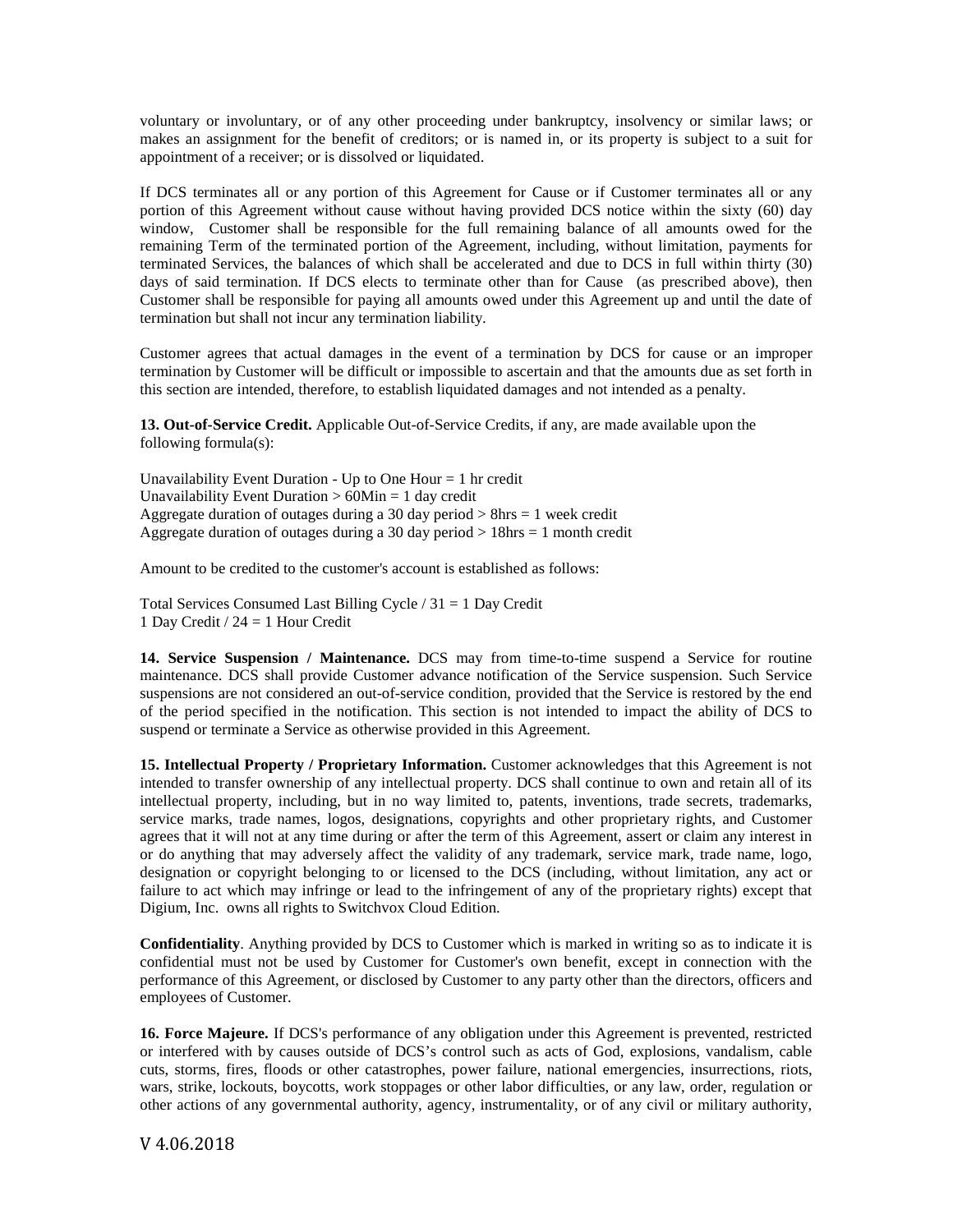then DCS shall be excused from such performance on a day-to-day basis to the extent of such restriction or interference. DCS shall use commercially reasonable efforts under the circumstances to avoid or remove such causes of nonperformance with reasonable dispatch. If such occurrence occurs for a period of at least sixty (60) days, then Customer shall have the option to terminate this Agreement effective upon date of written notice to DCS, without liability.

**17. Notices.** All notices required or permitted to be given hereunder shall be in writing (including electronic or regular mail sent to the addresses set forth on Page 1 of this Agreement) and deemed given (a) when personally delivered, (b) one (1) day after delivered to an overnight courier guarantying next day delivery, (c) three (3) days after deposited in the United States mail, postage prepaid, sent certified or registered or (d) the date the upon which the electronic mail was sent. All notices shall be addressed to the parties at the addresses specified above or to such other address as hereafter designated in writing by the applicable party in the manner provided in this Section 17 for the giving of notices.

**18. Attorneys' Fees.** If a proceeding is brought for the enforcement of this Agreement (including the collection of any amounts owed hereunder) or because of any alleged or actual dispute, breach, default or misrepresentation in connection with any of the provisions of this Agreement, the prevailing party shall be entitled to recover reasonable attorneys' fees and other costs and expenses incurred in such action or proceeding in addition to any other relief to which such party may be entitled.

**19. Disputes.** Prior to invoking legal action against the other party due to a disagreement, claim, dispute or controversy relating to the terms of or performance under this Agreement or arising under this Agreement in any way ("Dispute), the party with the Dispute must send the other party written notice identifying the Dispute which notice must contain sufficient detail so as to permit the other party to make good faith efforts to attempt to resolve the dispute. Within fourteen (14) days after receipt of the written notice, executive representatives of the parties with authority to finally settle the dispute shall meet at a mutually agreed upon location, which may occur via a telephone conference call for the purpose of determining whether they can resolve the Dispute themselves by agreement. If the parties have not been able to reach a mutually acceptable resolution on the Dispute within fourteen (14) days after the initial meeting, then the parties shall resolve the matter in accordance with the procedures of this Section.

Any Dispute which the parties do not resolve in accordance with the above must go to mediation prior to either party filing suit against the other. Mediation shall be conducted in accordance with the laws and rules of the applicable jurisdiction, forum, and venue which are applied under Section 21. The parties will mutually agree upon a neutral mediator within thirty (30) days of receipt of a written request to mediate from the party with the Dispute. Neither party may unreasonably withhold consent to the selection of the mediator. If the parties are unable to agree upon a mediator, each party shall select one (1) mediator and the two (2) mediators shall select a third  $(3<sup>rd</sup>)$  mediator. This  $3<sup>rd</sup>$  (third) mediator shall serve as the sole mediator and the other two (2) selected mediators shall no longer be involved in the mediation process following the selection of the third mediator. Each party will bear its own costs of mediation, but the parties will share the costs of the mediator equally. Each party will participate in the mediation in good faith and will be represented at the mediation by a business executive with authority to finally settle the Dispute. If the Dispute remains unresolved thirty (30) days following the first date on which the parties attend a mediation session under this section, either party may then submit the Dispute to a court of competent jurisdiction. If contractual waiver of a jury trial is permitted by applicable law each party irrevocably consents to a bench trial and waives the right to a trial by jury as a means of relief for any Disputes relating to this Agreement. Neither party may take any legal action against the other, with the sole exception being that either party may obtain an injunction, until one business day following the unsuccessful conclusion of good faith efforts by both parties in mediation to resolve the Dispute. To the maximum extent permitted by applicable law, in no event shall actual damages awarded by a court exceed the amount set forth in Section 11 of this Agreement. All proceedings must be conducted in English.

**20. Marketing** Customer may unsubscribe from marketing communications sent by Digium and Digium Cloud Services at any time by clicking the unsubscribe button at the bottom of any marketing e-mail or un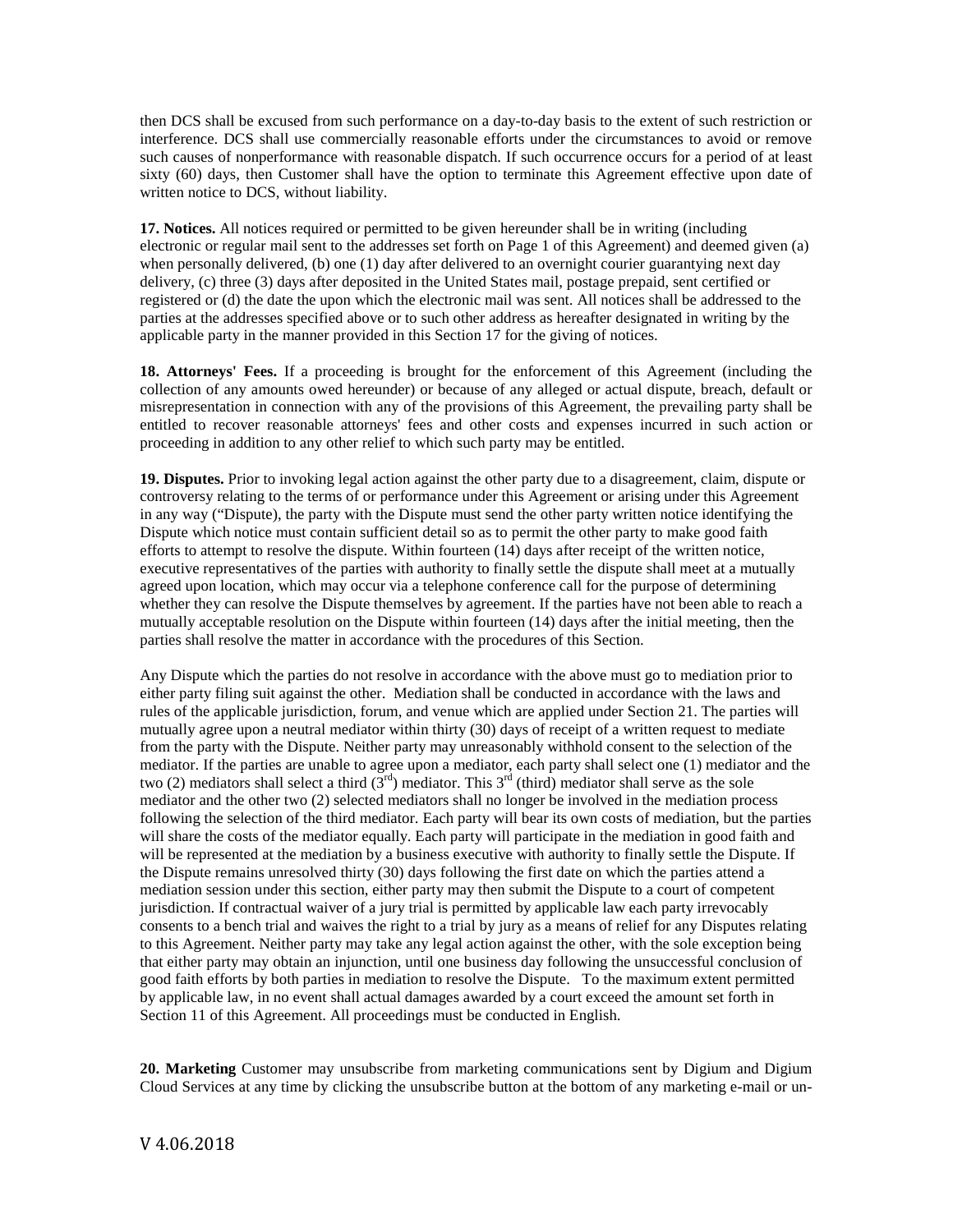subscribing via [https://www.digium.com](https://www.digium.com/) by logging into the Customer's user account, going to manage email subscriptions, and changing the settings as Customer wishes.

# **21. Miscellaneous Provisions.**

**Past Due Accounts.** In the event Customer is past-due on amounts owed, Customer shall not be entitled to any applicable out-of-service credit. In addition, DCS may, at its sole option, refuse to provide additional Services or allow Customer to place additional orders; place Customer's account on "hold"; and refuse to provide support for the Services, including the issuance of new "trouble tickets." Customer shall receive email notification that its account will be placed on "hold" unless Customer pays the past-due amounts, including any applicable fees. DCS shall not be responsible in any way for damages caused by or expenses incurred by Customer resulting from placing Customer's account on "hold".

**Privacy.** DCS collects, redistributes, and uses personally identifiable information and Customer Network Proprietary Information as detailed in the Privacy Policy and D.C.S. Customer CPNI Policy.

**Technical Support.** DCS shall not be responsible for any charges incurred by Customer for Customer's engagement of a third party to perform technical support, whether related or unrelated to the Services and/or devices used with the Services (except where specifically noted in an applicable service plan).

**Relationship of the Parties***.* Nothing in this Agreement will create, or shall be construed to create, any partnership, joint venture, agency, franchise, sales representative or employment relationship between the parties.

**Severability.** If any provision of this Agreement is unenforceable under applicable law, that provision is automatically severed and the remaining provisions of this Agreement will be unimpaired and remain in full force and effect.

**Waiver, Remedies Non-Exclusive***.* No failure of delay on the part of any Party in exercising any right or remedy provided in this Agreement will operate as a waiver thereof; nor will any single or partial exercise of or failure to exercise any such right or remedy preclude any other or further exercise thereof or the exercise of any other right or remedy provided herein or at law or in equity. Except as expressly provided herein, no remedy specified in this Agreement is intended to be exclusive of any other remedy, and each and every remedy will be cumulative and in addition to every other right or remedy provided herein or available at law or in equity.

**Applicable Law, Forum, jurisdiction, and venue***.* This Agreement shall be governed by the laws of the USA and, to the extent that no federal law applies, the laws of the State of Alabama, USA, and by the applicable Rules which are specified in the Dispute Resolution Section of this Agreement. Forum jurisdiction and venue for any legal claims or actions arising under this Agreement shall be determined in accordance with such law. The United Nations Convention on International Sale of Goods, the application of which is expressly excluded, does not govern this Agreement.

**Headings**. The headings of the sections, subsections, and paragraphs of this Agreement are inserted for convenient reference only and are not intended to be part of or to affect the meaning or interpretation of this Agreement.

**Assignment.** The Customer may not assign this Agreement, in whole or in part, including without limitation by operation of law, without Digium Cloud Service's prior written consent. Any attempt to assign this Agreement without such consent will be null and void. Digium Cloud Services may assign this Agreement without the Customer's consent. Subject to the foregoing, this Agreement will bind and inure to the benefit of each Party's permitted successors and assigns.